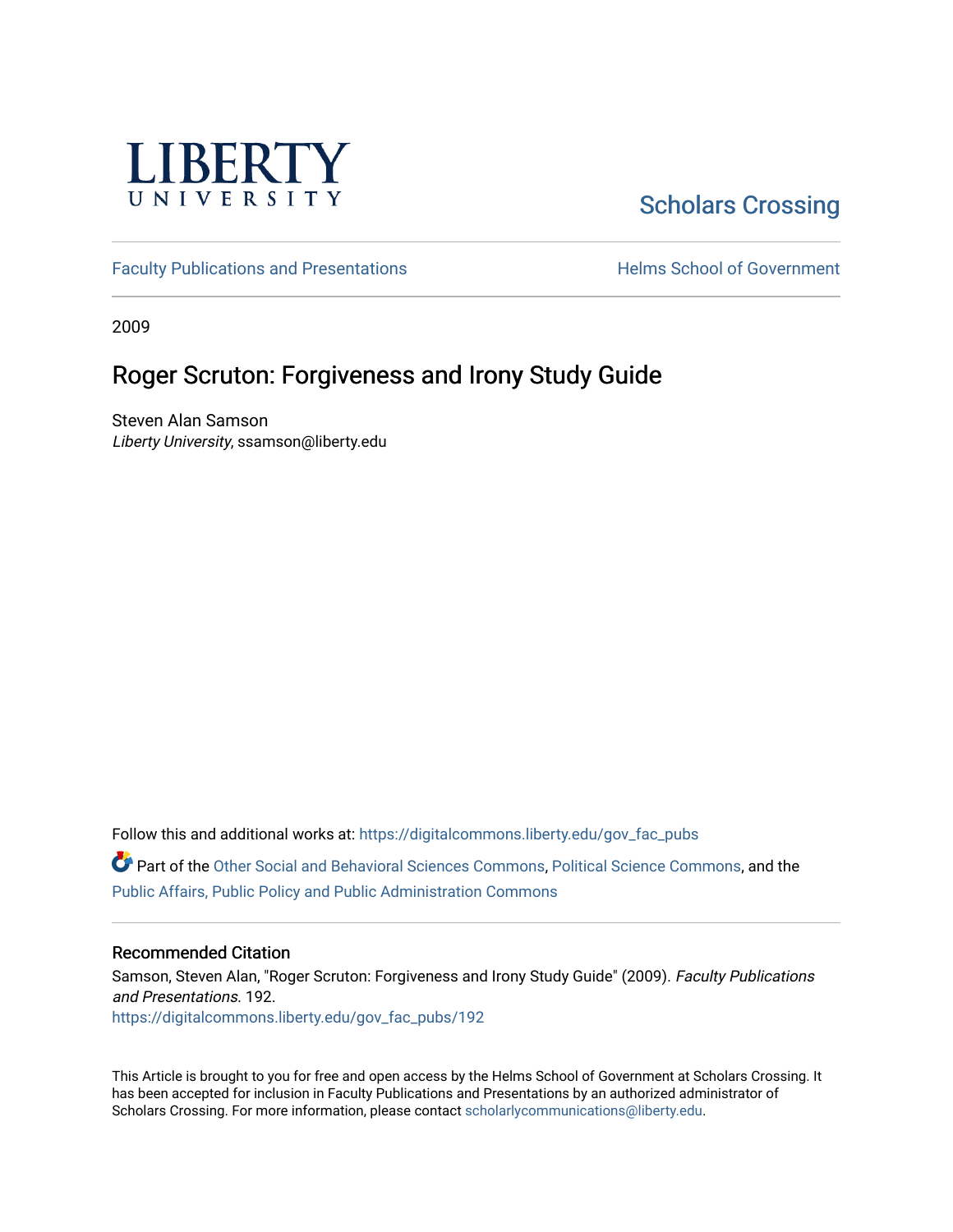## **ROGER SCRUTON: FORGIVENESS AND IRONY STUDY GUIDE, 2009 Steven Alan Samson**

### **[http://www.city-journal.org/2009/19\\_1\\_the-west.html](http://www.city-journal.org/2009/19_1_the-west.html)**

#### **Study Questions**

- 1. To return to questions already dealt with by Kenneth Minogue in *Politics*, what makes sovereignty and law legitimate? Identify two ways in which consent is shown. What does Scruton mean by **citizenship**? How do political and religious communities differ? If the bonds of faith, brotherhood, and submission are missing "from a life based purely on consent and polite accommodation," the question is whether there is another option to renouncing freedom and this idea of citizenship. Is "this form of renewable loneliness" worth defending and, if so, how?
- 2. Why is citizenship not enough? What confession does Scruton make about his view of the ebbing of Christianity? What facts dashed his expectation of rediscovering meaning through culture? What does he mean by a **culture of repudiation**? If this is all Western civilization can offer, can it survive? But if the modern world cannot survive without citizenship, what must be done?
- 3. Identify two of our civilization's gifts to us. How does the spirit of **forgiveness** uphold citizenship while helping us find the path to social membership? Where does happiness come from? What virtue did **Søren Kierkegaard** believe Christ shared with Socrates? What makes **irony** a virtue? Scruton hints that both of these gifts have a "disarming" effect on mimetic rivalry. Why are both important for our democratic inheritance? Why does their role within the Western conception of law have so little in common with the Islamic *sharia*? How does English common law fundamentally differ from sharia*?*
- 4. Why is it plausible to trace modern **terrorism** to the **Enlightenment** as well as to the attitude of *ressentiment?* In *The Genealogy of Morals*, Nietzsche defined *ressentiment* [a lingering hatred] as a "slave revolt in morality . . . of beings to whom the real reaction, that of the deed, is denied, who can only indulge in imaginary revenge." Helmut Schoeck's *Envy* discusses essentially the same phenomenon. Scruton considers nihilistic terrorism to be disconnected from any goal. As Marshall McLuhan might put it: "The medium is the message." [The causes terrorists espouse, as Lee Harris notes about al-Qaeda, are a type of make-believe or "fantasy ideology"]. What does **Michael Burleigh** conclude about modern terrorism? The utopian character of the cause adds to its appeal, making it a kind of Lockean *tabula rasa* [blank slate] upon which people can project their hearts' desires. The terrorists ask their followers just to believe: Long live the revolution! It is a (religious) hunger to live on an exalted plane, to keep the adrenaline flowing.
- 5. What does Scruton mean by saying that "Islamist terrorists are animated by . . . the same need to stand above their victims in a posture of transcendental exculpation?" What is their orientation to death? Can they be "bought off"? Although ordinary Muslims may be appalled at what is done in the name of their name, what two **important facts** restrain easy optimism that the Muslim community will correct the problem? What double standard seems to prevent Muslims from turning the anger on those who profess to be fellow Muslims? What makes this entire issue "an existential confrontation" for the West? What strategy is required of us? *Déraciné* means rootless or uprooted. What message do we need to send the terrorists and their supporters?

#### **Review**

citizenship culture of repudiation forgiveness